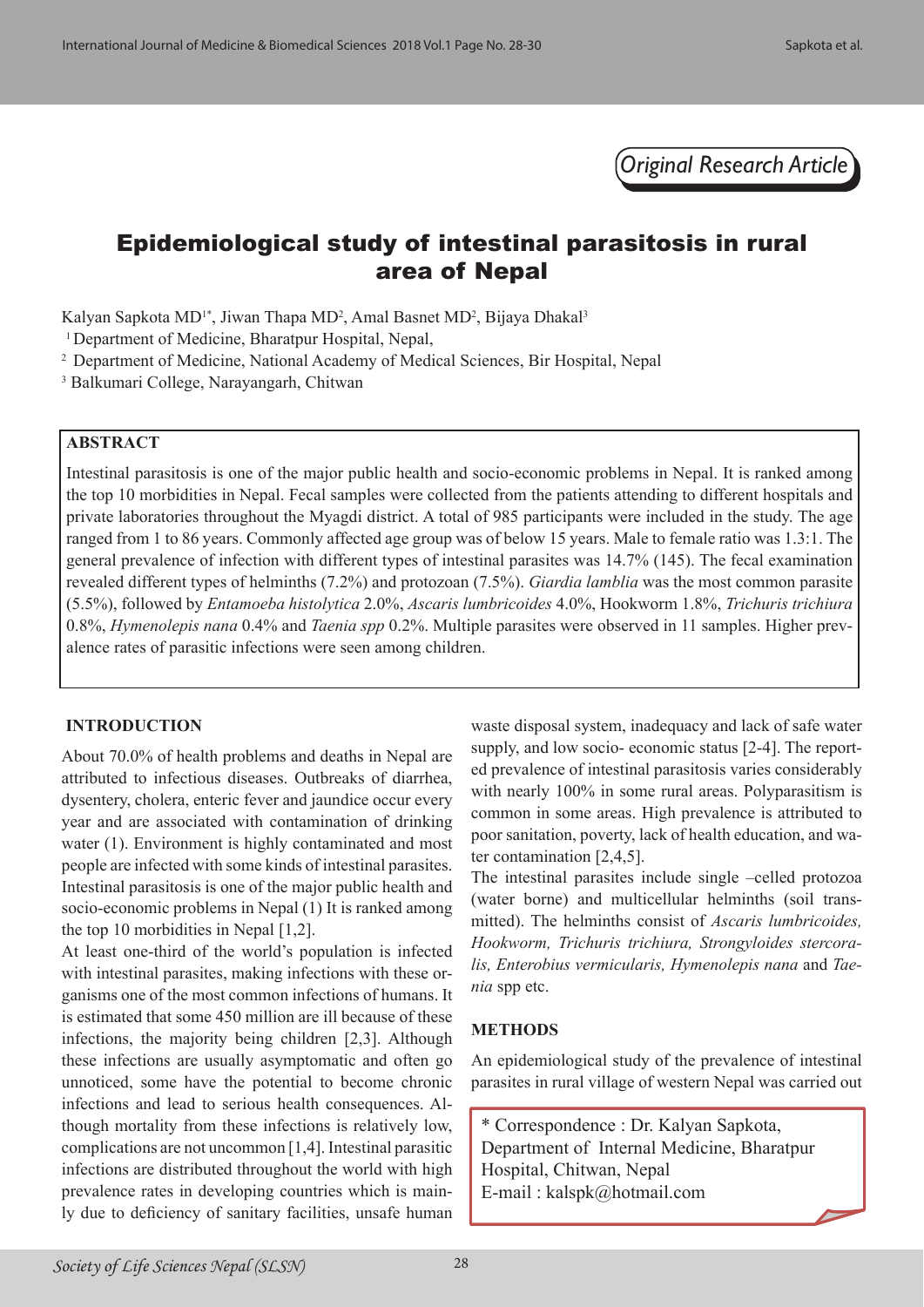during the period August 2014 to July 2015. Fecal samples were collected from the patients attending to different hospitals and private laboratories throughout the district. Informed consent was taken from all the participants. The questionnaire was developed with four sections: a) Sociodemographic information b) Environmental condition; c) behavior habits and d) Complaints.

A total number of 985 samples of stool were collected in clean universal container at 9 am in morning. Thus, obtained fecal samples were examined for the presence of parasites both macroscopically and microscopically. Microscopic examination was done by direct smear method.

#### **RESULTS AND OBSERVATION**

A total of 985 participants were included in the study. The age ranged from 1 to 86 years. Commonly affected age group was of below 15 years. The 5-10 years group showed the highest prevalence of parasitic infection. Incidence was slightly higher in male (Male: female ratio was 1.3:1). The general prevalence of infection with different types of intestinal parasites was 14.7% (145). The fecal examination revealed different types of *Giardia lamblia*  was the most common parasite (37.2%), followed by *Entamoeba histolytica* 13.1%, *Ascaris lumbricoides* 26.9%, *Ancylostoma duodenale* 11.7%, *Trichuris trichiura* 5.5%, *Hymenolepis nana* 2.7% and *Taenia* spp 1.3%. Multiple parasites were observed in 11 samples. Higher prevalence rates of parasitic infections were seen among children and were also found to be associated with families with lower income and lower education level.

The cyst positive rate of intestinal protozoa infections was 37.2% and 13.1% for *Giardia lamblia* and *Entamoeba histolytica* respectively (Table 1). The egg positive rate of helminth infections was 26.9%, 11.7%, 5.5% and 5.5% for *Ascaris lumbricoides*, Hookworm, *Trichuris trichiura* and others respectively. Mixed parasitic infection was seen in 11 (7.5%) case.

| Type of parasite        | No.of<br>positives    | Percent<br>$(\% )$ |
|-------------------------|-----------------------|--------------------|
| Protozoa                |                       |                    |
| Entamoeba histolytica   | 19                    | 13.1               |
| Giardia Lamblia         | 54                    | 37.2               |
| Helminthes              |                       |                    |
| Ascaris Lumbricoides    | 39                    | 26.9               |
| Hook worm               | 17                    | 11.7               |
| Trichuris trichiura     | 8                     | 5.5                |
| Hymenolepsis nana       | 4                     | 2.7                |
| Taenia spp              | $\mathcal{D}_{\cdot}$ | 1.3                |
| Enterobius vermicularis | 2                     | 1.3                |

|  | Table : 1 Types of Intestinal parasites detected in stool |  |  |
|--|-----------------------------------------------------------|--|--|
|  |                                                           |  |  |

**Table :2. Age wise distribution of intestinal parasites** Sapkota et al.

| Age group (Year) | Male | Female | Total $(\%)$ |
|------------------|------|--------|--------------|
| < 10             | 28   | 19     | 47 (32.4%)   |
| $10 - 20$        | 12   | 13     | 25 (17.2%)   |
| $20 - 30$        | 14   | 9      | 23 (15.9%)   |
| $30 - 40$        | 11   | 6      | 17(11.7%)    |
| >40              | 17   | 16     | 33 (22.7%)   |
| Total            | 82   | 63     | 145          |

#### **DISCUSSION**

In this study, the infection rate was 14.7% with commonly affected age group being under 20 years of age (49.2%) (table 2). The general prevalence rate of infection was significantly higher in other studies: 30.1 %, 66.6 % and 44% in studies done by Agrawal et al (6), Sharma et al (7) and Yong et all (8) respectively. The infection rate was slightly higher in male as was similar in other studies (6- 8) Helminths infestation was 49.7% and protozoan infection 50.3%. All helminth parasites detected in this study were soil-transmitted helminths. This agrees with the rate of soil contamination with helminth parasite eggs in the Kathmandu Valley (7).

The prevalence of protozoal and helminthic infestation was similar indicating dominance of soil and drinking water related problem. Several previous studies (9,10,11) showed *A. lumbricoides* as the commonest helminth as similar to this study however few other studies had hookworm (7,8) as the commonest helminth. Some reports from Nepal and outside the country has reported high level of multiple parasite infestations especially in poor and marginalized people and people with low level of education. (7,8,9).

The results of this study indicate that *A. lumbricoides* infestation was the commonest helminth infection and *G. lamblia* was the commonest protozoan infection. This may be due to the presence of the source of infection in the area studied and frequent feco-oral spread of infection among children. Also, contamination of the soil by human feces (especially for *Ascaris* and *Trichuris*) in combination with a high degree of overcrowding and a low-income level increases the susceptibility to parasitosis. (11,12)

The most common mode of presentation was diarrhea, followed by nonspecific abdominal pain, failure to thrive, loss of appetite etc. Intestinal symptoms were the commonest presentation in other studies as well (9,10,13). Younger age group was found to be more infected with intestinal protozoa compared to adult population. But soil transmitted intestinal helminths were seen equally in younger and adult population (12). Higher prevalence